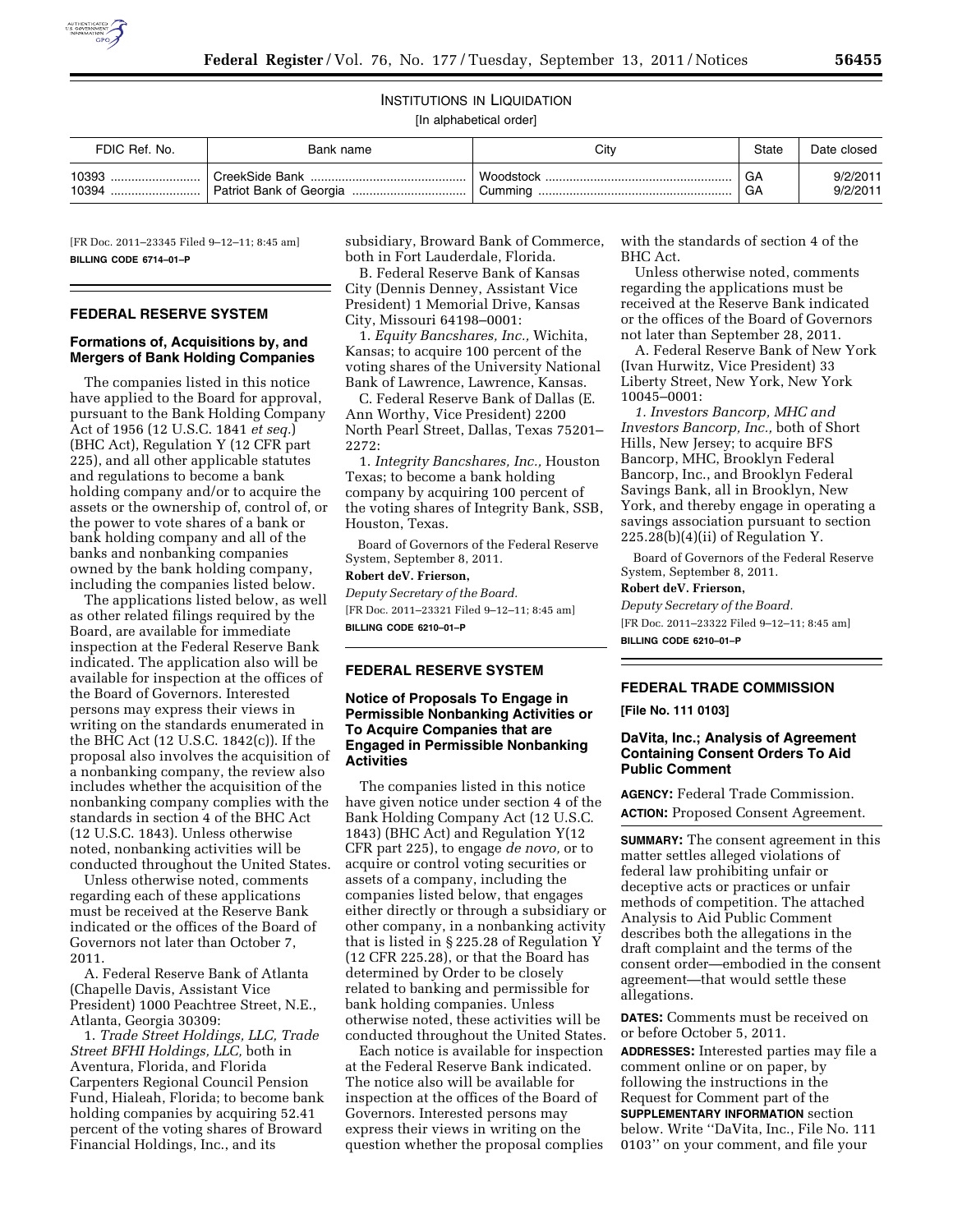comment online at *[https://](https://ftcpublic.commentworks.com/ftc/davitaconsent) [ftcpublic.commentworks.com/ftc/](https://ftcpublic.commentworks.com/ftc/davitaconsent)  [davitaconsent,](https://ftcpublic.commentworks.com/ftc/davitaconsent)* by following the instructions on the Web-based form. If you prefer to file your comment on paper, mail or deliver your comment to the following address: Federal Trade Commission, Office of the Secretary, Room H–113 (Annex D), 600 Pennsylvania Avenue, NW., Washington, DC 20580.

**FOR FURTHER INFORMATION CONTACT:** Lisa D. DeMarchi Sleigh (202–326–2535), FTC, Bureau of Competition, 600 Pennsylvania Avenue, NW., Washington, DC 20580.

**SUPPLEMENTARY INFORMATION:** Pursuant to section 6(f) of the Federal Trade Commission Act, 38 Stat. 721, 15 U.S.C. 46(f), and § 2.34 the Commission Rules of Practice, 16 CFR 2.34, notice is hereby given that the above-captioned consent agreement containing a consent order to cease and desist, having been filed with and accepted, subject to final approval, by the Commission, has been placed on the public record for a period of thirty (30) days. The following Analysis to Aid Public Comment describes the terms of the consent agreement, and the allegations in the complaint. An electronic copy of the full text of the consent agreement package can be obtained from the FTC Home Page (for September 2, 2011), on the World Wide Web, at *[http://](http://www.ftc.gov/os/actions.shtm) [www.ftc.gov/os/actions.shtm.](http://www.ftc.gov/os/actions.shtm)* A paper copy can be obtained from the FTC Public Reference Room, Room 130–H, 600 Pennsylvania Avenue, NW., Washington, DC 20580, either in person or by calling (202) 326–2222.

You can file a comment online or on paper. For the Commission to consider your comment, we must receive it on or before October 5, 2011. Write ''DaVita, Inc., File No. 111 0103'' on your comment. Your comment—including your name and your state—will be placed on the public record of this proceeding, including, to the extent practicable, on the public Commission Web site, at *[http://www.ftc.gov/os/](http://www.ftc.gov/os/publiccomments.shtm) [publiccomments.shtm.](http://www.ftc.gov/os/publiccomments.shtm)* As a matter of discretion, the Commission tries to remove individuals' home contact information from comments before placing them on the Commission Web site.

Because your comment will be made public, you are solely responsible for making sure that your comment does not include any sensitive personal information, like anyone's Social Security number, date of birth, driver's license number or other state identification number or foreign country equivalent, passport number, financial

account number, or credit or debit card number. You are also solely responsible for making sure that your comment does not include any sensitive health information, like medical records or other individually identifiable health information. In addition, do not include any ''[t]rade secret or any commercial or financial information which is obtained from any person and which is privileged or confidential,'' as provided in Section 6(f) of the FTC Act, 15 U.S.C. 46(f), and FTC Rule 4.10(a)(2), 16 CFR 4.10(a)(2). In particular, do not include competitively sensitive information such as costs, sales statistics, inventories, formulas, patterns, devices, manufacturing processes, or customer names.

If you want the Commission to give your comment confidential treatment, you must file it in paper form, with a request for confidential treatment, and you have to follow the procedure explained in FTC Rule 4.9(c), 16 CFR 4.9(c).1 Your comment will be kept confidential only if the FTC General Counsel, in his or her sole discretion, grants your request in accordance with the law and the public interest.

Postal mail addressed to the Commission is subject to delay due to heightened security screening. As a result, we encourage you to submit your comments online. To make sure that the Commission considers your online comment, you must file it at *[https://](https://ftcpublic.commentworks.com/ftc/davitaconsent) [ftcpublic.commentworks.com/ftc/](https://ftcpublic.commentworks.com/ftc/davitaconsent)  [davitaconsent](https://ftcpublic.commentworks.com/ftc/davitaconsent)* by following the instructions on the Web-based form. If this Notice appears at *[http://](http://www.regulations.gov/#!home) [www.regulations.gov/#!home,](http://www.regulations.gov/#!home)* you also may file a comment through that Web site.

If you file your comment on paper, write ''DaVita, Inc., File No. 111 0103'' on your comment and on the envelope, and mail or deliver it to the following address: Federal Trade Commission, Office of the Secretary, Room H–113 (Annex D), 600 Pennsylvania Avenue, NW., Washington, DC 20580. If possible, submit your paper comment to the Commission by courier or overnight service.

Visit the Commission Web site at *<http://www.ftc.gov>*to read this Notice and the news release describing it. The FTC Act and other laws that the Commission administers permit the collection of public comments to consider and use in this proceeding as appropriate. The Commission will

consider all timely and responsive public comments that it receives on or before October 5, 2011. You can find more information, including routine uses permitted by the Privacy Act, in the Commission's privacy policy, at *[http://www.ftc.gov/ftc/privacy.htm.](http://www.ftc.gov/ftc/privacy.htm)* 

#### **Analysis of Agreement Containing Consent Order to Aid Public Comment**

The Federal Trade Commission (''Commission'') has accepted, subject to final approval, an Agreement Containing Consent Orders (''Consent Agreement'') from DaVita Inc. (''DaVita''). The purpose of the Consent Agreement is to remedy the anticompetitive effects resulting from DaVita's purchase of CDSI I Holding Company, Inc. (''DSI''). Under the terms of the Consent Agreement, DaVita is required to divest 28 dialysis clinics and terminate one management contract in 22 markets across the United States.

The Consent Agreement has been placed on the public record for 30 days to solicit comments from interested persons. Comments received during this period will become part of the public record. After 30 days, the Commission will again review the Consent Agreement and the comments received, and will decide whether it should withdraw from the Consent Agreement or make it final.

Pursuant to an agreement dated February 4, 2011, DaVita proposes to acquire DSI for approximately \$689 million. The Commission's complaint alleges that the proposed acquisition, if consummated, would violate Section 7 of the Clayton Act, as amended, 15 U.S.C. 18, and Section 5 of the Federal Trade Commission Act, as amended, 15 U.S.C. 45, by lessening competition for the provision of outpatient dialysis services in 22 markets.

### **The Parties**

Headquartered in Denver, Colorado, DaVita is the second largest provider of outpatient dialysis services in the United States. DaVita operates 1,612 outpatient dialysis clinics in 42 states and the District of Columbia at which approximately 125,000 end stage renal disease (''ESRD'') patients receive treatment. In 2010 DaVita's revenues were approximately \$7.63 billion.

DSI, headquartered in Nashville, Tennessee, is a privately held company and the fifth largest provider of outpatient dialysis services in the United States. DSI operates 106 dialysis centers, providing dialysis services to approximately 8,000 patients in 23 states.

<sup>&</sup>lt;sup>1</sup> In particular, the written request for confidential treatment that accompanies the comment must include the factual and legal basis for the request, and must identify the specific portions of the comment to be withheld from the public record. *See*  FTC Rule 4.9(c), 16 CFR 4.9(c).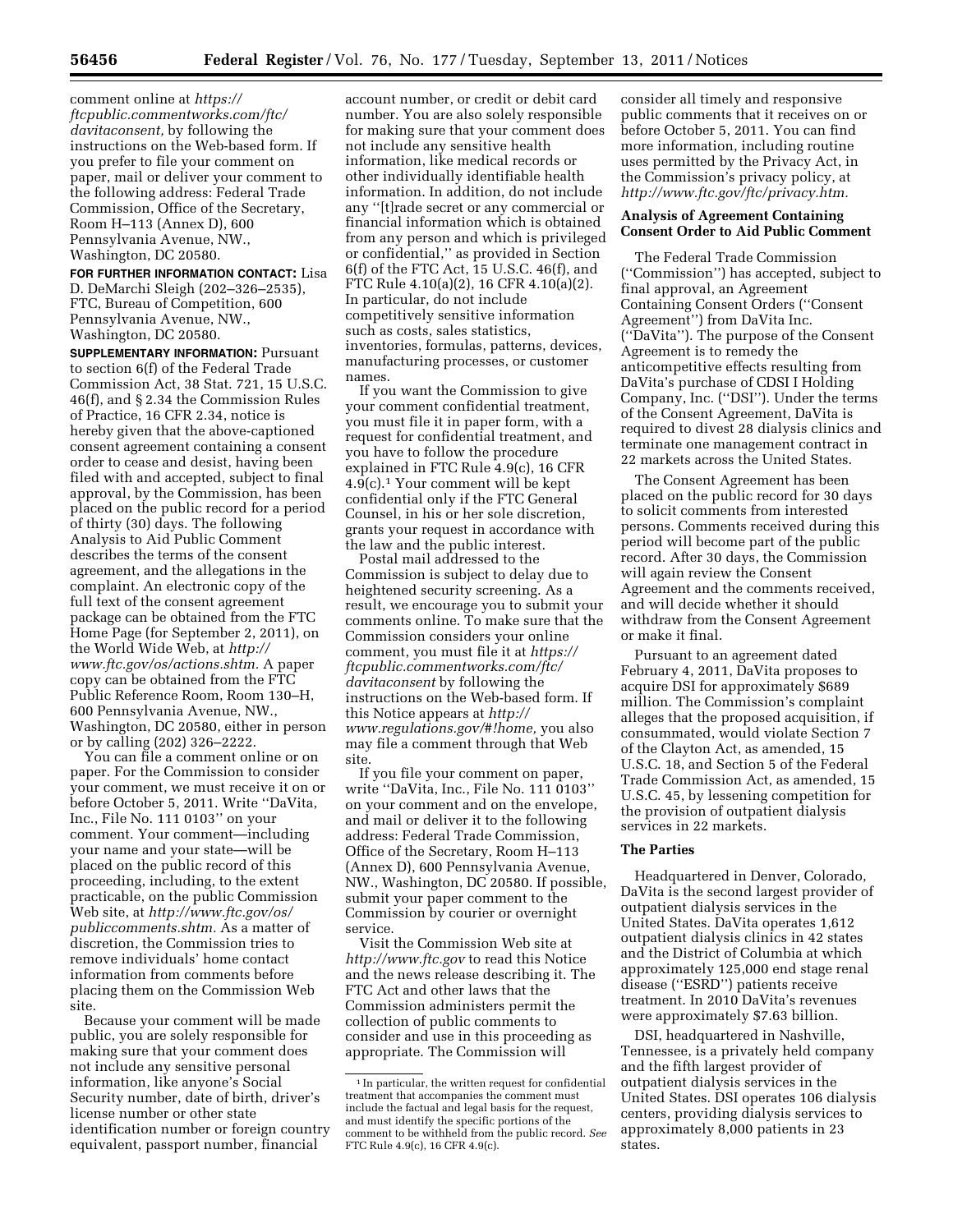#### **Outpatient Dialysis Services**

Outpatient dialysis services is the appropriate relevant product market in which to assess the effects of the proposed transaction. For patients suffering from ESRD, dialysis treatments are a life-sustaining therapy that replaces the function of the kidneys by removing toxins and excess fluid from the blood. Most ESRD patients receive dialysis treatments three times per week in sessions lasting between three and five hours. Kidney transplantation is the only alternative to dialysis for ESRD patients. However, the wait-time for donor kidneys—during which ESRD patients must receive dialysis treatments—can exceed five years. Additionally, many ESRD patients are not viable transplant candidates. As a result, many ESRD patients have no alternative to ongoing dialysis treatments.

The relevant geographic markets for the provision of dialysis services are local in nature. They are limited by the distance ESRD patients are willing and/ or able to travel to receive dialysis treatments. Most ESRD patients are quite ill and suffer from multiple health problems. As such, it is difficult for ESRD patients to travel long distances for dialysis treatment. Generally, ESRD patients are unwilling and/or unable to travel further than 30 miles or 30 minutes to receive dialysis treatments, depending on traffic patterns, local geography, and the patient's proximity to the nearest center. As a result, competition among dialysis clinics occurs at a local level, corresponding to metropolitan areas or subsets thereof.

Entry into the outpatient dialysis services markets addressed by the Consent Agreement on a level sufficient to deter or counteract the likely anticompetitive effects of the proposed transaction is not likely to occur in a timely manner. The primary barrier to entry is the difficulty associated with locating nephrologists with established patient pools to serve as medical directors. By law, each dialysis clinic must have a nephrologist medical director. As a practical matter, medical directors are essential to the success of a clinic because they are the primary source of referrals. The lack of available nephrologists with an established referral stream is a significant barrier to entry into each of the relevant markets. Beyond that, entry is also inhibited where certain attributes (such as a rapidly growing ESRD population, a favorable regulatory environment, average or below nursing and labor costs, and a low penetration of managed care) are not present, as is the case in

many of the geographic markets identified in the Commission's complaint.

Each of the geographic markets addressed by the Consent Agreement is highly concentrated. The proposed acquisition represents a merger to monopoly in one market and would cause the number of providers to drop from three to two in fifteen other markets. Additionally, concentration increases significantly in the remaining six markets addressed by the Consent Agreement. In each of these markets, the post-acquisition HHI level exceeds 3,500, and the change in HHI is more than 170. The high post-acquisition concentration levels, along with the elimination of DaVita and DSI's head-tohead competition in these markets, indicates that the combined firm would be able to exercise unilateral market power. The evidence shows that health insurance companies and other private payors who pay for dialysis services used by their members benefit from direct competition between DaVita and DSI when negotiating rates charged by dialysis providers. As a result, the proposed combination likely would result in higher prices and diminished service and quality for outpatient dialysis services in many geographic markets.

#### **The Consent Agreement**

The Consent Agreement effectively remedies the proposed acquisition's anticompetitive effects in 22 markets where both DaVita and DSI operate dialysis clinics by requiring DaVita to divest—prior to acquiring DSI—29 outpatient dialysis clinics to Dialysis Newco, Inc., a corporation formed by Frazier Healthcare and New Enterprise Associates (''Frazier/NEA'').

As part of these divestitures, DaVita is required to obtain the agreement of the medical directors affiliated with the divested clinics to continue providing physician services after the transfer of ownership to Frazier/NEA. Similarly, the Consent Agreement requires DaVita to obtain the consent of all lessors necessary to assign the leases for the real property associated with the divested clinics to Frazier/NEA. These provisions ensure that Frazier/NEA will have the assets necessary to operate the divested clinics in a competitive manner.

The Consent Agreement contains several additional provisions designed to ensure that the divestitures are successful. First, the Consent Agreement provides Frazier/NEA with the opportunity to interview and hire employees affiliated with the divested clinics and prevents DaVita from

offering these employees incentives to decline Frazier/NEA's offer of employment. This will ensure that Frazier/NEA has access to patient care and supervisory staff who are familiar with the clinics' patients and the local physicians. Second, the Consent Agreement prevents DaVita from contracting with the medical directors (or their practice groups) affiliated with the divested clinics for three years. This provides Frazier/NEA with sufficient time to build goodwill and a working relationship with its medical directors before DaVita can attempt to capitalize on its prior relationships in soliciting their services. Third, to ensure continuity of patient care and records as Frazier/NEA implements its quality care, billing, and supply systems, the Consent Agreement allows DaVita to provide transition services for a period of 12 months. Firewalls and confidentiality agreements have been established to ensure that competitively sensitive information is not exchanged. Fourth, the Consent Agreement requires DaVita to provide Frazier/NEA with a license to use DSI's policies, procedures, and medical protocols, as well as the option to obtain DaVita's medical protocols, which will further enhance Frazier/NEA's ability to provide continuity of care to patients. Finally, the Consent Agreement requires DaVita to provide prior notice to the Commission of its planned acquisitions of dialysis clinics located in the 22 markets addressed by the Consent Agreement. This provision ensures that subsequent acquisitions do not adversely impact competition in the markets at issue and undermine the remedial goals of the proposed order.

The Commission is satisfied that Frazier/NEA is a qualified acquirer of the divested assets. Dialysis Newco, Inc. is a newly-formed company whose management has experience operating, acquiring, integrating, and developing outpatient dialysis clinics. The company has received a substantial equity investment from Frazier, a firm with a dedicated focus on healthcare, and NEA, the world's largest venture capital firm with over \$10.5 billion under management.

The Commission has appointed Richard Shermer of R. Shermer & Co. as an Interim Monitor to oversee the transition service agreements, and the implementation of, and compliance with, the Consent Agreement. Mr. Shermer assists client companies undergoing regulator-mandated ownership transitions, including experience with transitions of outpatient dialysis clinics.